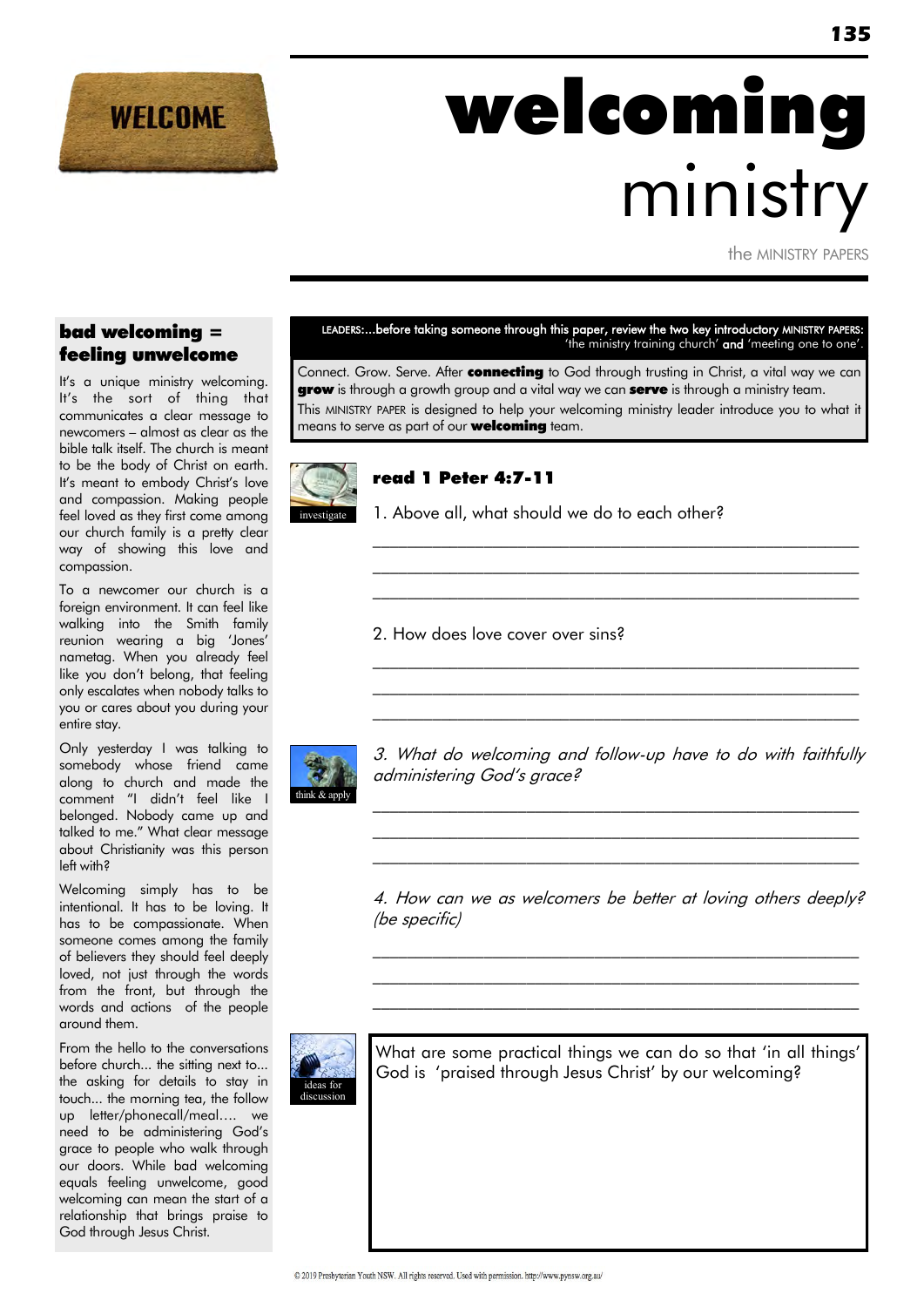# ove & care

There is a strong emphasis in the New Testament on unity, mutual love and care within the Christian fellowship. It"s worth studying the reasons why welcoming is so important, and why welcoming means much more than just a smile at the front door of church…

read Ephesians 4:1-6; 1 John 3:14-18; and Romans 12:9-17.

# why welcoming is essential

1. Welcoming points people to the gospel. Our God is a welcoming God, and when we welcome people warmly and lovingly, we demonstrate God"s love, and point them to Jesus.

2. When anyone goes into a new and unfamiliar situation, they feel anxious. Visitors to the church are in an unfamiliar setting, which may make them feel nervous.

3. People often visit churches around significant times in life - when they: move to a new community; change marital status; have a new baby; have a close friend or loved one die; are ill; change job or face unemployment. At such times, people are receptive to new ideas and new commitments. But if they are not welcomed properly the first time they may not try again.

4. Many people are searching for meaning in life. They return to old values including church. Studies show that a person"s original denomination is no longer a significant factor in why they choose a church. The more significant factors are warmth and friendliness, relevance and style.

5. Churches grow if they have a good system for welcoming people and helping them to feel included. There are many people in our community recovering from broken relationships, divorce, separation and/or family breakdown. There are many sole parents. These people are looking for family and community. The welcoming church will attract them.

## welcoming traps

No, this isn"t about setting traps to snare people! This is about the traps churches fall into in not properly welcoming people. Congregations can fall into **two traps** in their thinking about welcoming:

#### 1) thinking it's only the minister's job

"That's why we pay him isn't it?" WRONG. Sometimes it's impossible for the minister to meet every new person - we need to be strategic about who we think it"s essential for him to meet. As welcomers we should be the ones meeting newcomers and going out of our way to introduce them to the minister.

#### 2) thinking it's everybody's job

"Organising welcoming is artificial isn"t it?" WRONG. It is true that welcoming should be natural. And it is fantastic if everyone makes newcomers feel welcome. However jobs that are "everybody"s" tend to be left to everybody else. So they don't get done. To be effective, welcoming must be organised and structured.



#### the pathway in

Welcoming doesn"t happen in a vacuum. It stands in the middle of a process. It"s an ongoing process that takes people from being outside the congregation to being active members within it:

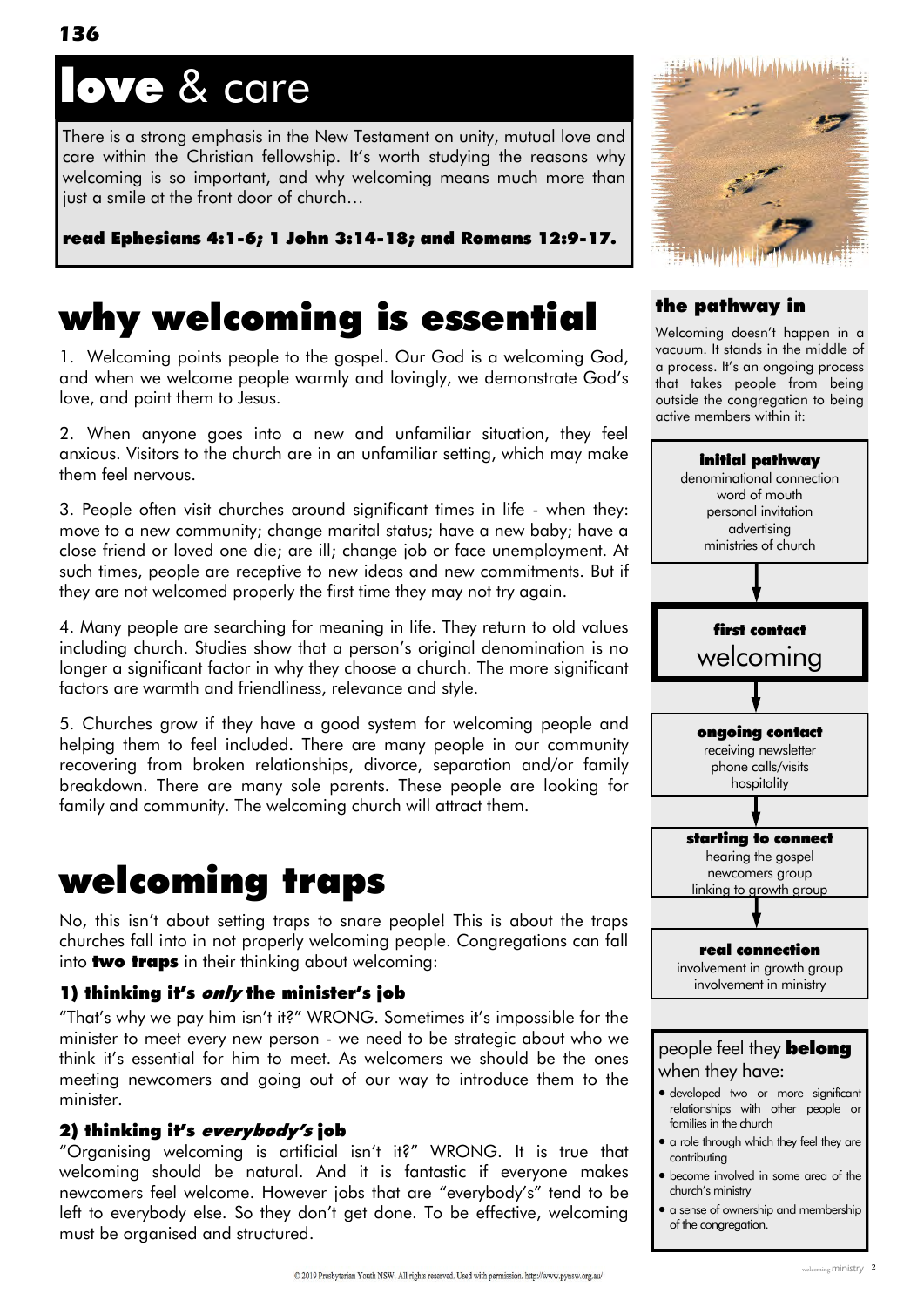# strategic welcoming

There are lots of ways that welcoming could be organised. The approach below has been refined over the last few years and is working well at present. Don't be put off by the structured nature of this approach. In the end it comes down to effective communication. By all members of the team working with a common understanding of how we"re approaching things, it minimises the chances of people "slipping through the cracks". Communication and teamwork go hand in hand. A warm welcome on Sunday is a great start. Communication that enables effective follow-up during the following week is even better. Always keep in mind the "pathway into church" (on the previous page).

# **1 sunday welcoming:** opening the front door

### the people

#### front door welcomers

- 2 or 3 people are needed
- try to arrive 45 mins early so you can help fold service sheets and welcome everyone.
- it's really important to keep your focus on new people. Sometimes it"s hard not to chat with friends, but you need to stay freed up to greet new people. Your friends will understand.



- introduce yourself. Sometimes saying your name invites them to do the same.
- give them a Bible, service-sheet, a **newcomers** info sheet and pen
- there are other arrangements specific to your service that need to be communicated. For example, morning tea/supper after the service (or during a break); arrangements for crèche and children's programs.

#### ushers

- a male and female who "float" inside the doors to the hall, free to greet new people
- introduce yourself to the most appropriate people (e.g. of similar age, same sex)
- point out to visitors where they could sit. If it seems appropriate, go and sit with them
- if someone who was on the front door is going to sit with the visitor, fill in for them
- during the break is a good opportunity to have a quick chat with a visitor (if you"re sitting next to one, stay with them, get to know them, wait for someone to come over with the newsletter mailing list. If you're not sitting next to someone, go over to a person on their own – a visitor or someone who doesn't come very often, somebody who's on the outer fringe of our church family).

### the tools

#### connect cards

 every newcomer needs to be approached: non-Christian or Christian, stranger or friend, family, in town or out of town, visiting or looking to stay. REMEMBER: welcoming is part of a process.



- all newcomers expect to be approached to fill out a connect card, because it"s been announced by the service leader. Welcomers need to arrange **a** strategy for EVERY newcomer to be approached
- the break is the best chance to ask a visitor to fill out the card OR immediately after the service.
- a strategy needs to be in place so that the connect card person is able to approach all newcomers and isn"t caught up in conversation with one person. People aren't offended if you say things like "Sorry, but I've just got to catch another couple of people, we might get to catch up later".

#### follow-up slips

- filled out for EVERY newcomer whether they've filled out a connect card or not (but if they have, just use reverse of card). Without this the follow-up team mightn't know if a person's attended let alone how to care for them.
- follow-up slips are most useful if they provide as much information as possible. For example if you don't get a newcomer's name try writing a helpful description. Make the most of every opportunity!

#### attendance list

- with the huge number of people who come along to church from time to time it"s easy to lose touch, to let people slip through the cracks. Filling out the attendance list helps stop this from happening.
- It's best to try and be discreet when filling this out. Viewed out of the context of a bigger picture of caring for people, it may be a stumbling block.